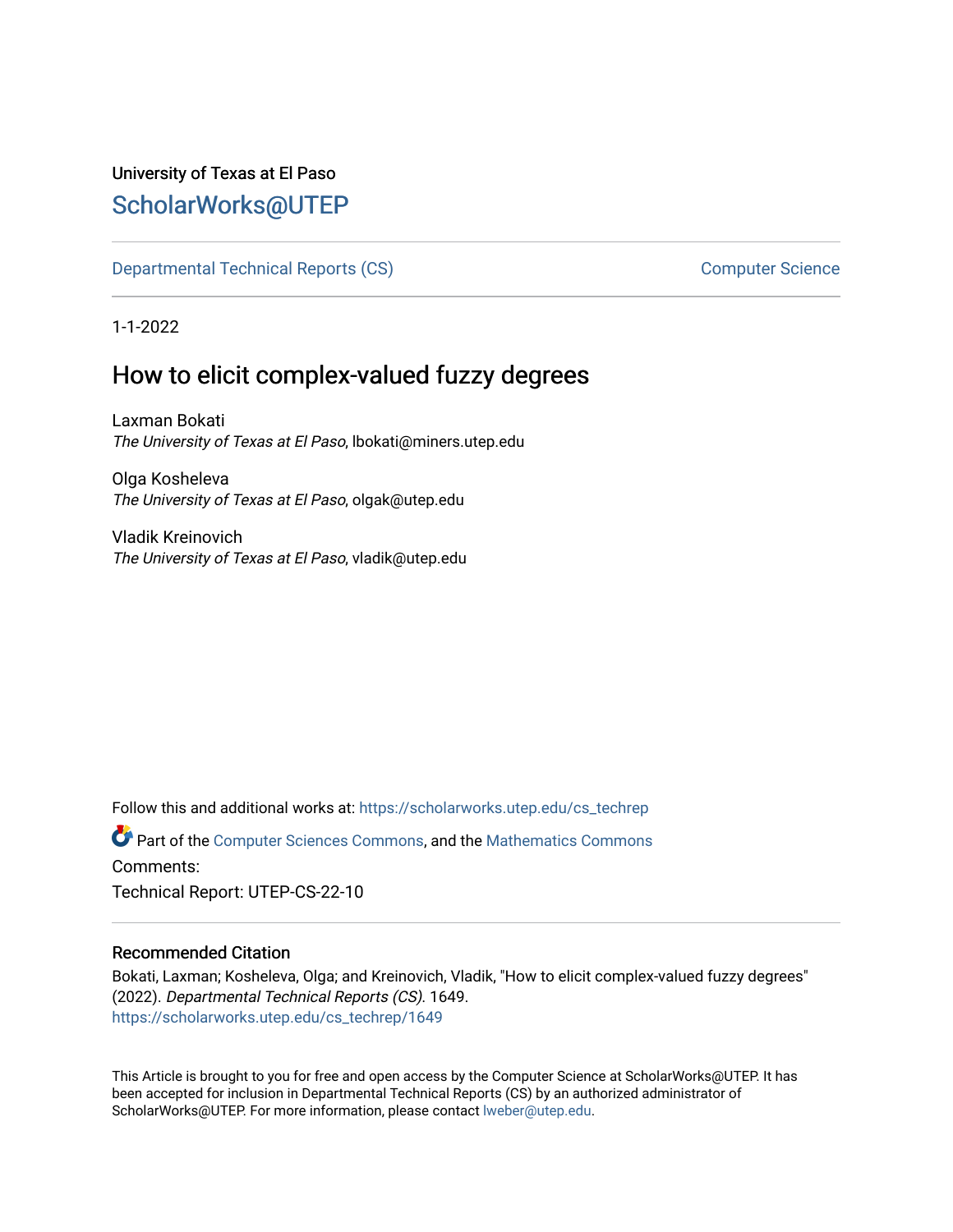Laxman Bokati, Olga Kosheleva, and Vladik Kreinovich

Abstract In the traditional fuzzy logic, an expert's degree of certainty in a statement is described by a single number from the interval  $[0,1]$ . However, there are situations when a single number is not sufficient: e.g., a situation when we know nothing and a situation in which we have a lot of arguments for a given statement and an equal number of arguments against it are both described by the same number 0.5. Several techniques have been proposed to distinguish between such situations. The most widely used is interval-valued technique, where we allow the expert to describe his/her degree of certainty by a subinterval of the interval  $[0,1]$ . Eliciting an intervalvalued degree is straightforward. On the other hand, in many practical application, another technique has been useful: the technique complex-valued fuzzy degrees. For this technique, there is no direct way to elicit such degrees. In this paper, we explain a reasonable natural approach to such an elicitation.

## 1 Formulation of the Problem

Need for fuzzy logic: a brief reminder. In many cases, people do not have  $100\%$ certainty in their statements. To describe such uncertainty in human reasoning, Lotfi Zadeh proposed to describe a person's degree of certainty by a number from the interval [0,1], where:

Laxman Bokati

Olga Kosheleva Department of Teacher Education, University of Texas at El Paso 500 W. University, El Paso, TX 79968, USA, e-mail: olgak@utep.edu

Vladik Kreinovich

Computational Science Program. University of Texas at El Paso 500 W. University, El Paso, TX 79968, USA, e-mail: lbokati@miners.utep.edu

Department of Computer Science, University of Texas at El Paso 500 W. University, El Paso, TX 79968, USA, e-mail: vladik@utep.edu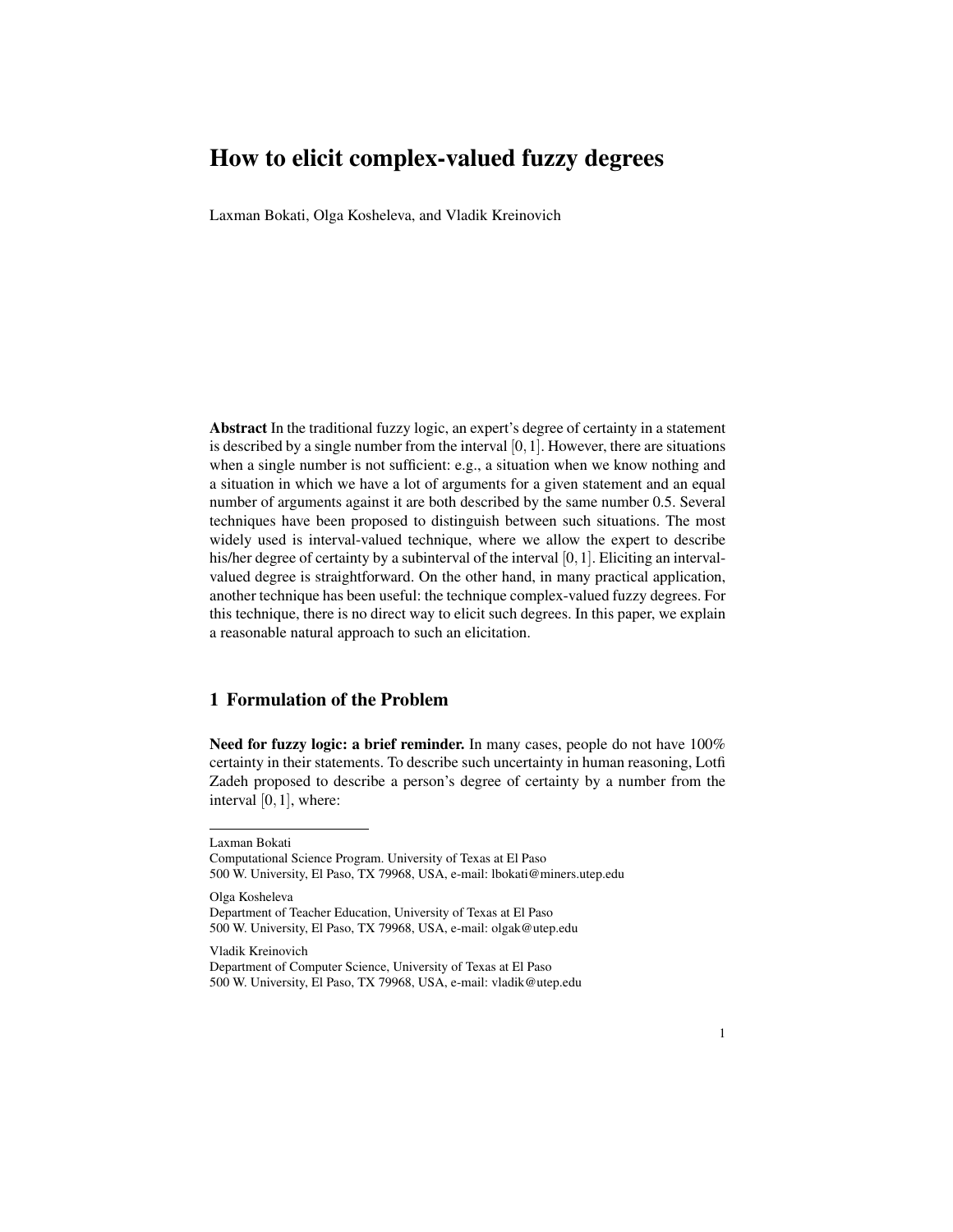- 1 corresponds to absolute cerainty in a statement,
- 0 corresponds to absolute certainty in its negation, and
- intermediate values between 0 and 1 correspond to intermediate degrees of certainty.

This is one of the main ideas behind fuzzy logic; see, e.g., [3, 6, 10, 12, 13, 15].

Need to go beyond traditional fuzzy logic: reminder. It is known that a single degree does not always provide an adequate description of a person's uncertainty. An example is when we have two scenarios:

- 1. we do not know anything about a statement *S*, and
- 2. we have equal number of arguments for and against the statement *S*.

In both cases, we have the same number of reasons to believe in *S* and in its negation ¬*S*, so the natural idea is to assign 0.5 as the degree of certainty in the statement. However, these two cases are completely different.

A possible solution to this problem: interval-valued degrees. One way to distinguish these two scenarios is to allow the person to describe his/her degree of certainty not only by a number, but also by an interval of possible values; see, e.g., [10].

- In a situation when a person knows nothing about the statement, he/she does not have any reason to select one of the degrees, so a natural idea is to return all possible degrees  $-$  i.e., the whole interval  $[0,1]$ .
- In the second case, when a person has an equal number of arguments for and against, it is reasonable to describe the person's certainty by the midpoint 0.5 of the interval [0,1].

Alternative solution: complex-valued degrees. An alternative approach – which also led to useful applications – is to use complex-valued degrees; see, e.g., [1, 4, 5, 7, 8, 9, 11, 14]. Many operations of fuzzy logic can be naturally extended to complex numbers *z<sup>i</sup>* :

- we can extend the usual negation operation  $f_{\neg}(a) = 1 a$  to  $f_{\neg}(z) = 1 z$ ;
- we can extend one of the most widely used "and"-operations (t-norms)  $f_{\&}(a_1, a_2) = a \cdot b$  to  $f_{\&}(z_1, z_2) = z_2 \cdot z_2$ ; and
- we can extend one of the most widely used "or"-operations (t-conorms)  $f_{\vee}(a_1, a_2) = a_1 + a_2 - a_1 \cdot a_2$  to  $f_{\&}(z_1, z_2) = z_1 + z_2 - z_2 \cdot z_2$ .

Why not min? In the above description, we use the product "and"-operation  $f_{\mathcal{X}}(a_1, a_2) = a_1 \cdot a_2$ . What about an even more popular min "and"-operation  $min(a_1, a_2)$ ? Minimum is not an analytical function and thus, it cannot be directly extended to complex numbers. However, we know that function  $min(a_1, a_2)$  can be represented a limit of analytical functions, e.g., as

$$
\min(a_1, a_2) = \lim_{n \to \infty} (a_1^n + a_2^n)^{-1/n}.
$$

So why not try a similar limit  $\lim_{n\to\infty} (z_1^{-n} + z_2^{-n})^{-1/n}$ . for complex values  $z_i$ ?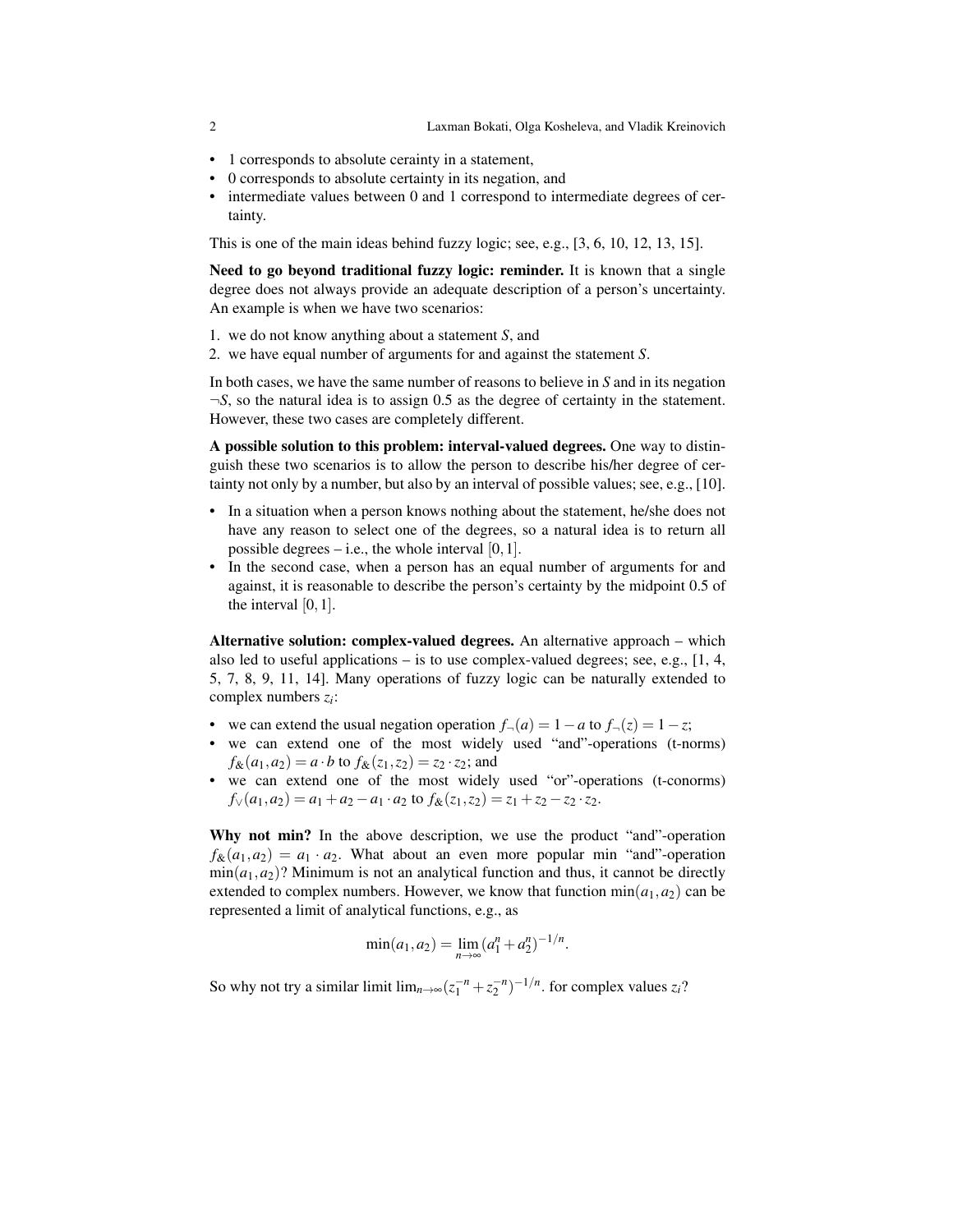This actually works when  $|z_1| \neq |z_2|$ : in this case, this limit is equal to the value  $z_i$ whose modulus is the smaller of the two. However, when  $|z_1| = |z_2|$ , this sequence, in general, has no limit. For example, when  $z_1 = 1$  and  $z_2 = -1$ :

- for even *n*, we get  $(z_1^{-n} + z_2^{-n})^{-1/n} = 1$ , while
- for odd *n*, we get  $(z_1^{-n} + z_2^{-n})^{-1/n} = \infty$ .

But how can we elicit these complex-valued degrees? Eliciting interval-valued degrees is straightforward. If we ask people to estimate their degree of certainty in a given statement by an interval, most of them will easily give us a interval.

However, the same cannot be said for the case of complex numbers. The problem with using complex numbers is that people don't remember them, and, even if they do, don't have good intuition about complex numbers. As a result, eliciting complexvalued degrees is a challenge.

In this paper, we describe a natural approach for eliciting such degrees.

### 2 Analysis of the Problem

#### What is a natural real-valued analogue of a complex-valued degree?

- As we have mentioned, many people do not have a good intuition about complexvalued degrees *z*.
- On the other hand, most people can naturally describe their certainty by a real number *a*.

Thus, for each complex number *z* that describes a person's actual degree of certainty, there is a corresponding real number that this person will provide if asked about his/her level of certainty. Let us denote this corresponding real number by  $a = f(z)$ .

What are the natural properties of the corresponding function  $f(z)$ ?

- First, if the complex-valued degree *z* is actually a real number from the interval  $[0,1]$ , then it is reasonable to assume that this same real number  $z \in [0,1]$  will describe the person's real-valued degree of certainty, i.e., we should have  $f(z) =$ *z*.
- Second, small changes in *z* should not cause big changes in  $f(z)$ , i.e., the function  $f(z)$  must be continuous.
- The third requirement concerns "and"-operations. If we have two statements *S*<sup>1</sup> and  $S_2$  with complex-valued degrees  $z_1$  and  $z_2$ , then we can estimate the realvalued degree of certainty in a combined statement  $S_1 \& S_2$  in two different ways:
	- we can apply the "and"-operation and then transform the result  $z_1 \cdot z_2$  into real numbers, thus returning  $f(z_1 \cdot z_2)$ ;
	- alternatively, we can first transform both degree  $z_1$  and  $z_2$  into real numbers, resulting in the values  $f(z_1)$  and  $f(z_2)$ , and then apply an "and"-operation that would produce  $f(z_1) \cdot f(z_2)$ .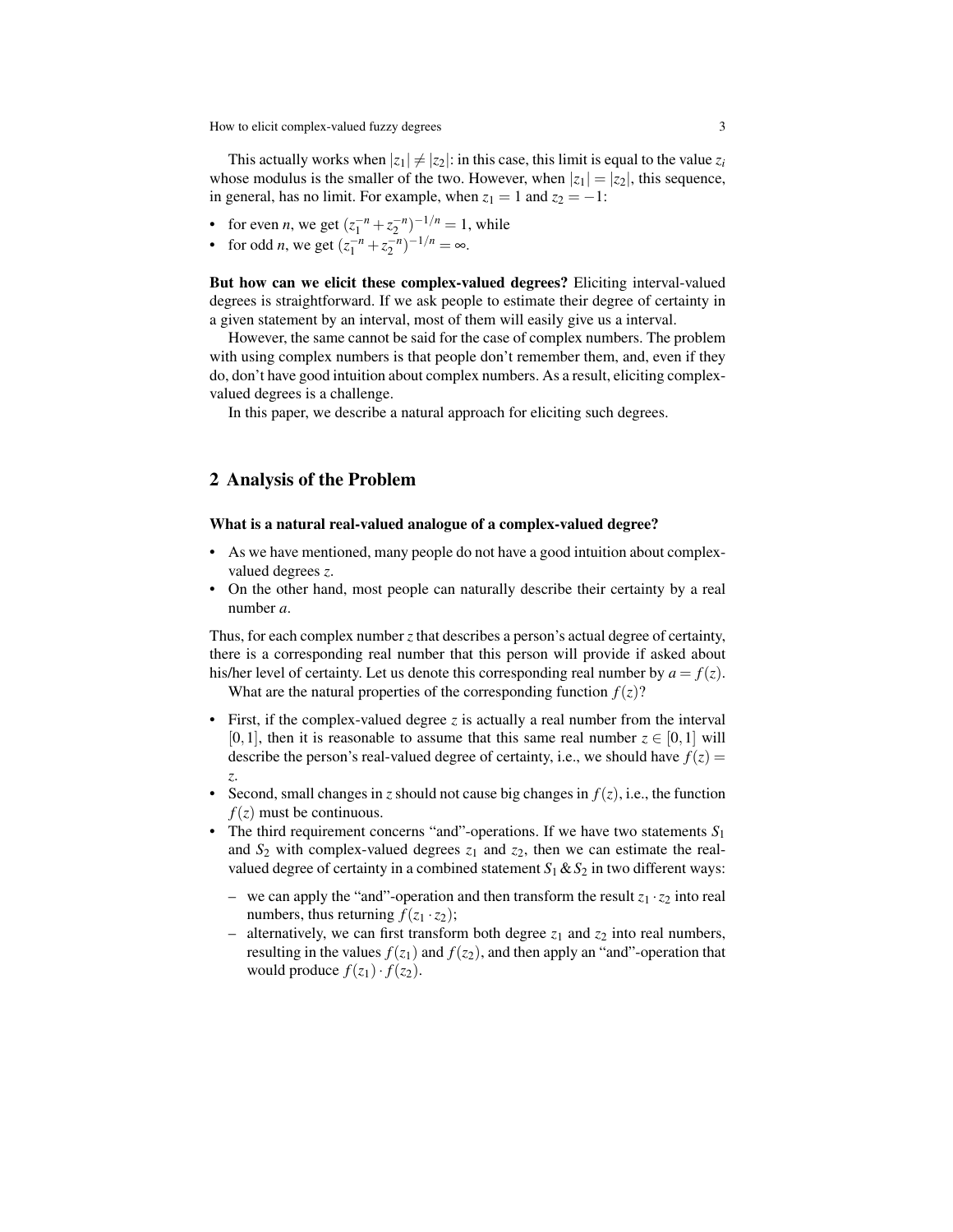It is reasonable to require that the resulting degree should not depend on how we estimated it, i.e., that we should have  $f(z_1 \cdot z_2) = f(z_1) \cdot f(z_2)$ .

It turns out that these properties uniquely determine the desired function  $f(z)$ .

Proposition 1. *For any continuous function from complex numbers to real numbers, the following two conditions are equivalent:*

- *1. for every real number*  $z \in [0,1]$ *, we have*  $f(z) = z$ *, and for every two complex numbers*  $z_1$  *and*  $z_2$ *, we have*  $f(z_1 \cdot z_2) = f(z_1) \cdot f(z_2)$ *;*
- 2. *we have*  $f(z) = |z|$ *, i.e.,*  $f(z)$  *is equal to the absolute value (modulus) of a complex number*  $z = a + b \cdot i$ *:*  $|z| = \sqrt{a^2 + b^2}$ .

#### Proof.

1°. It is easy to see that the function  $f(z) = |z|$  satisfies the first condition. So, to complete the proof, it is sufficient to prove that every function  $f(z)$  that satisfies the first condition is equal to the modulus.

2°. Let us first prove that  $f(z) = z$  for all non-negative real numbers *z*.

Indeed, for real numbers  $z \in [0,1]$  this is postulated in the first condition. For a real number  $z > 1$ , the multiplicative property – which is part of the first condition – implies that  $f(z) \cdot f(1/z) = f(1)$ . Here,  $1/z < 1$ , so, due to the first condition, we have  $f(1/z) = 1/z$  and  $f(1) = 1$ . Thus, the multiplicative property implies that  $f(z) \cdot (1/z) = 1$ . Multiplying both sides of this equality by *z*, we get the desired equality  $f(z) = z$ .

3 ◦ . It is known that every complex number *z* can be represented as

$$
z = \rho \cdot \exp(\alpha \cdot i),
$$

where  $\rho = |z|$  is a non-negative real number, and  $\alpha$  is also a real number, which can be also chosen to be non-negative (actually, we can always choose  $\alpha \in [0, 2\pi)$ ). Due to the multiplicative property, we have  $f(z) = f(\rho) \cdot f(\exp(\alpha \cdot i))$ . From Part 2 of this proof, we know that  $f(\rho) = \rho = |z|$ . Thus, to complete our proof, it is sufficient to prove that  $f(\exp(\alpha \cdot i)) = 1$  for all  $\alpha$ .

We will prove it in three steps.

3.1°. First, for  $\alpha = 2\pi \cdot (1/n)$ , the product of *n* such numbers is equal to 1:

$$
\exp\left(2\pi \cdot \frac{1}{n} \cdot i\right) \cdot \ldots \cdot \exp\left(2\pi \cdot \frac{1}{n} \cdot i\right) = \exp(2\pi \cdot i) = 1.
$$

Thus, the multiplicative property implies that

$$
f\left(\exp\left(2\pi\cdot\frac{1}{n}\cdot i\right)\right)\cdot\ldots\cdot f\left(\exp\left(2\pi\cdot\frac{1}{n}\cdot i\right)\right)=f(1)=1,
$$

i.e.,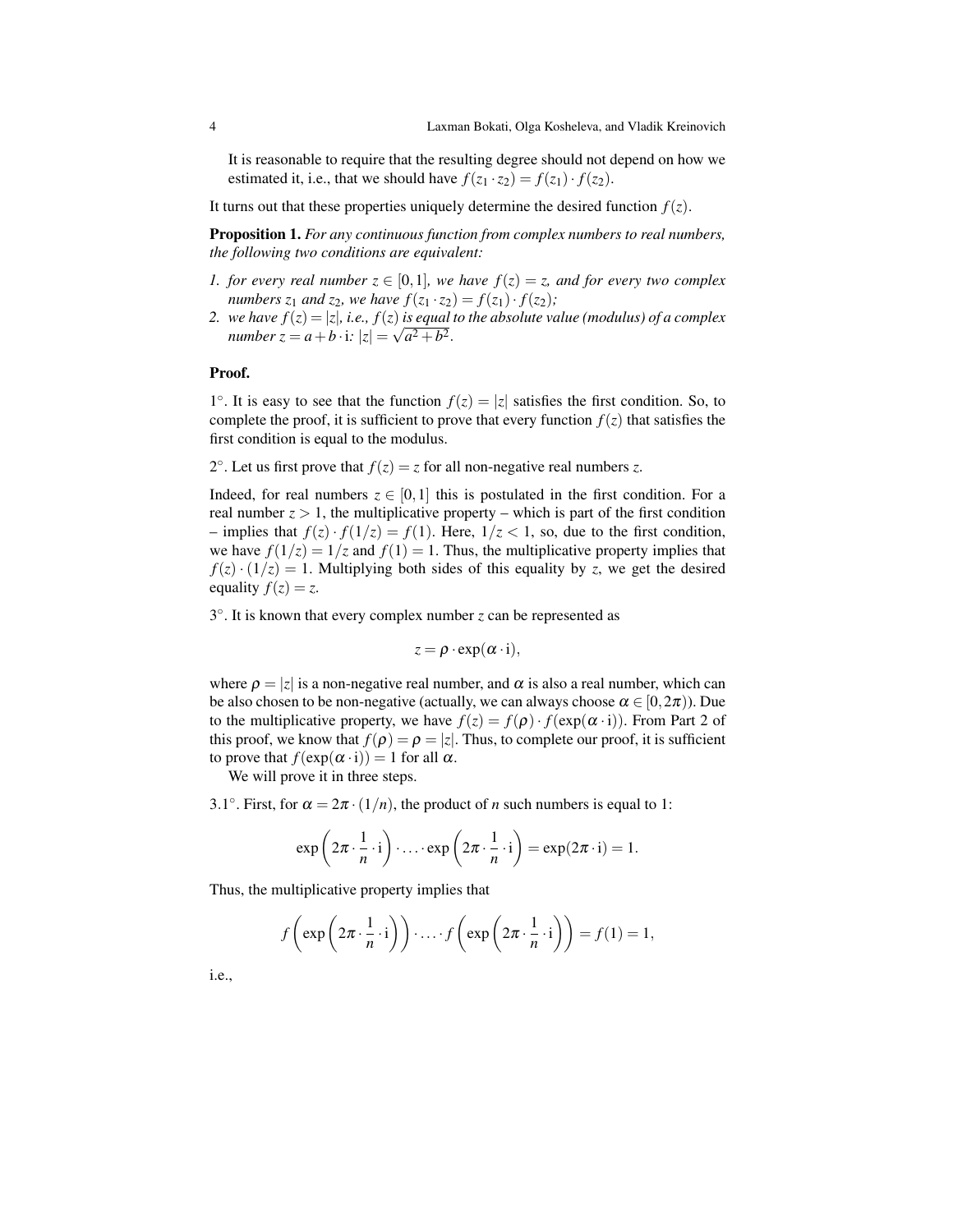$$
\left(f\left(\exp\left(2\pi\cdot\frac{1}{n}\cdot i\right)\right)\right)^n=1.
$$

Since all the values  $f(z)$  are non-negative real numbers, we thus get

$$
f\left(\exp\left(2\pi\cdot\frac{1}{n}\cdot\mathrm{i}\right)\right)=1.
$$

3.2°. Let us now consider the case when  $\alpha = 2\pi \cdot (m/n)$  for some rational number *m*/*n*. In this case, we have

$$
\exp\left(2\pi \cdot \frac{m}{n} \cdot i\right) = \exp\left(2\pi \cdot \frac{1}{n} \cdot i\right) \cdot \ldots \cdot \exp\left(2\pi \cdot \frac{1}{n} \cdot i\right) \text{ (m times)}.
$$

Thus, the multiplicative property implies that

$$
f\left(\exp\left(2\pi \cdot \frac{m}{n} \cdot i\right)\right) = f\left(\exp\left(2\pi \cdot \frac{1}{n} \cdot i\right)\right) \cdot \ldots \cdot f\left(\exp\left(2\pi \cdot \frac{1}{n} \cdot i\right)\right).
$$

According to Part 3.1 of this proof, all the values in the right-hand side are equal to 1, so we conclude that

$$
f\left(\exp\left(2\pi\cdot\frac{m}{n}\cdot\mathrm{i}\right)\right)=1.
$$

3.3°. Every non-negative real number  $\alpha$  can be represented as  $2\pi \cdot \beta$ , where  $\beta \stackrel{\text{def}}{=}$  $\alpha/(2\pi)$ . Each non-negative real number  $\beta$  can be represented as a limit of rational numbers  $\beta_k$  – e.g., numbers obtained if we take, in the decimal representation of the number  $\beta$ , the first *k* digits after the decimal point:  $\beta_k \rightarrow \beta$ . Due to Part 3.2 of this proof, for each *k*, we have  $f(\exp(2\pi \cdot \beta_k \cdot i)) = 1$ . Since the function  $f(z)$  is continuous, we can thus conclude that in the limit  $\beta_k \to \beta$ , we also have  $f(\exp(2\pi \cdot$  $(\beta \cdot i)) = 1$ , i.e.,  $f(\exp(\alpha \cdot i)) = 1$ .

The statement of Part 3 is proven, and thus, the Proposition is proven too.

So how can we elicit complex-valued degrees: analysis of the problem. As we have mentioned, most people cannot provide a complex-valued degree *z* describing their degree of certainty, but what they can provide is the real value  $f(z) = |z|$ corresponding to this degree.

What if we collect the real value  $d_+ \stackrel{\text{def}}{=} |z|$  corresponding to the original statement and the real value  $d_-\stackrel{\text{def}}{=} |1-z|$  corresponding to the negation of this statement? For a general complex number  $z = a + b \cdot i$ , we have  $1 - z = (1 - a) - b \cdot i$ . Thus, we have

$$
d_+^2 = a^2 + b^2 \tag{1}
$$

and

$$
d_{-}^{2} = (1 - a)^{2} + b^{2} = 1 - 2a + 1^{2} + b^{2}.
$$
 (2)

Subtracting (2) from (1) we get: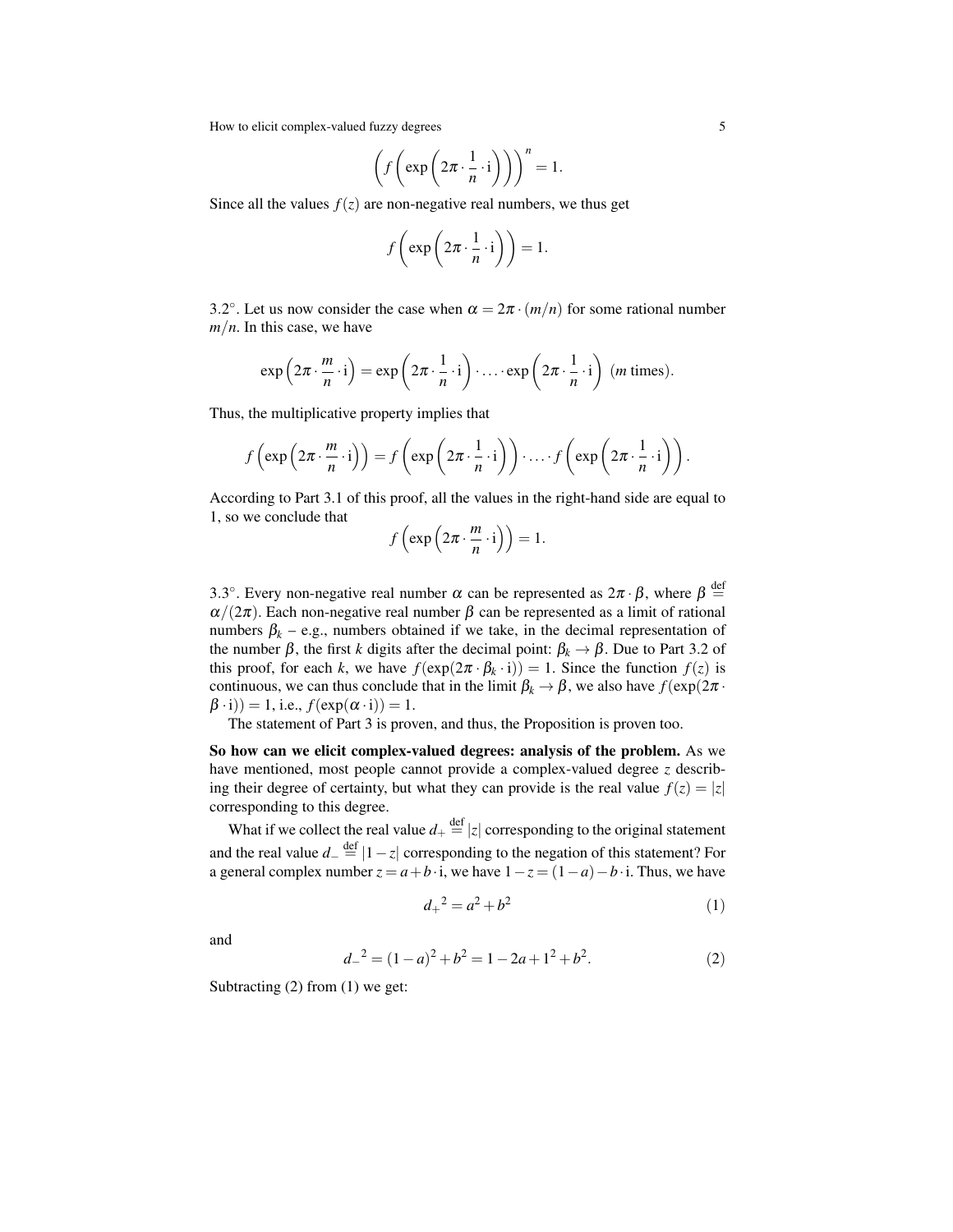6 Laxman Bokati, Olga Kosheleva, and Vladik Kreinovich

$$
d_+{}^2 - d_-{}^2 = 2a - 1,
$$

thus

$$
a = \frac{d_+^2 - d_-^2 + 1}{2}.\tag{3}
$$

Substituting this value  $a$  into the formula  $(1)$ , we get

$$
b^2 = d_+^2 - \left(\frac{d_+^2 - d_-^2 + 1}{2}\right)^2 = d_+^2 - \frac{(d_+^2 - d_-^2)^2 + 2d_+^2 - 2d_-^2 + 1}{4} =
$$
  

$$
\frac{4d_+^2 - (d_+^2 - d_-^2)^2 - 2d_+^2 + 2d_-^2 - 1}{4} = \frac{2d_+^2 + 2d_-^2 - (d_+^2 - d_-^2)^2 - 1}{4}.
$$

Thus,

$$
b = \pm \frac{1}{2} \cdot \sqrt{2(d_{+}^{2} + d_{-}^{2}) - (d_{+}^{2} - d_{-}^{2})^{2} - 1}
$$
 (4)

Thus, we arrive at the following way to elicit complex-valued fuzzy degrees.

# 3 So How to Elicit Complex-Valued Fuzzy Degrees: Algorithm and Discussion

Algorithm. In order to estimate the person's complex-values degree of certainty in a given statement *S*, we ask a person to provide:

- a real-valued estimate  $d_+$  of this person's certainty in the given statement *S*, and
- a real-valued estimate *d*<sup>−</sup> of this person's certainty in its negation ¬*S*.

After that, we compute the values *a* and *b* by using formulas (3) and (4), and return the complex-valued degree  $z = a + b \cdot i$ .

When is such reconstruction possible? If the values  $d_+$  and  $d_-$  come for a complex-valued degree of certainty, then the above algorithm reconstructs the original complex-valued degree. But, realistically, complex-valued degrees are an approximate description of uncertainty – just like any other uncertainty formalism. So, a natural question is: if we have two numbers  $d_+$  and  $d_-$  form the interval [0,1], when will the above algorithm lead to a complex number?

In general, the triangle inequality implies that  $|z|+|1-z| \ge 1$ . Thus, for the above algorithm to work, we need to have  $d_{+} + d_{-} \geq 1$ . It turns out that this is the only condition: once this inequality holds, the above algorithm works.

**Proposition 2.** *For every two numbers*  $d_-, d_+ \in [0,1]$  *for which*  $d_+ + d_- \geq 1$ *, there exists a complex number*  $z = a + b \cdot i$  *<i>for which*  $|z| = d_+$ ,  $|1 - z| = d_-$ , and  $0 \le a \le 1$ .

Proof.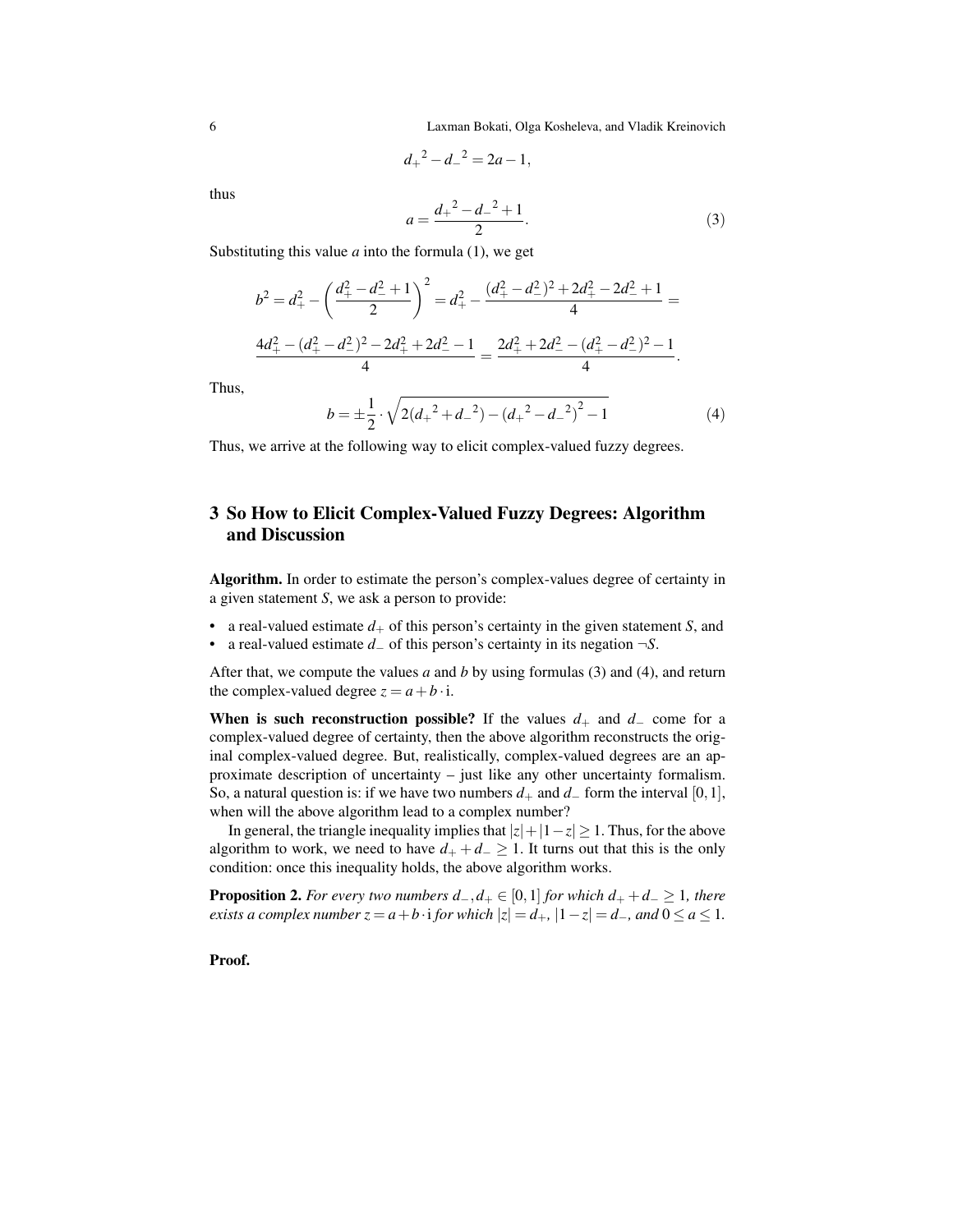1 ◦ . Let us first prove that when the condition *d*<sup>+</sup> +*d*<sup>−</sup> ≥ 1 is satisfied, then the value *a* described by the formula (3) is located between 0 and 1.

1.1°. Since  $d_{-}^{2} \ge 0$ , from the formula (3), we conclude that

$$
a\leq \frac{d_+^2+1}{2}.
$$

Since  $d^2_+ \leq 1$ , we get

$$
a \le \frac{1+1}{2} = 1.
$$

1.2°. Since  $d_{-}^{2} \le 1$ , we have  $d_{+}^{2} - d_{-}^{2} + 1 \ge d_{+}^{2} - 1 + 1 = d_{+}^{2} \ge 0$ , thus, by the formula (3), we have  $a \ge 0$ .

 $2^{\circ}$ . Let us now prove that the above expression for  $b^2$ , namely, the difference

$$
d_+^2 - \left(\frac{d_+^2 - d_-^2 + 1}{2}\right)^2,
$$

is always non-negative, and thus, we can always extract a square root from this expression and get a real value *b*. Indeed, the non-negativity of the above difference is equivalent to

$$
d_+^2 \ge \left(\frac{d_+^2-d_-^2+1}{2}\right)^2.
$$

On both sides of this inequality, we have squares of non-negative numbers. For nonnegative values, the function  $x^2$  is strictly increasing, so the desired inequality is equivalent to a similar inequality between the original numbers:

$$
d_+\geq \frac{d_+^2-d_-^2+1}{2}.
$$

Multiplying both sides of this inequality by 2, we get  $2d_+ \geq d_+^2 - d_-^2 + 1$ . Moving  $d_-^2$ to the left-hand side and  $2d_+$  to the right-hand side, we get an equivalent inequality  $d_{-}^2 \geq d_{+}^2 - 2d_{+} + 1$ . The right-hand side of this inequality is a full square, so the desired inequality takes the form  $d_{-}^2 \geq (1 - d_{+})^2$ . This inequality follows from the fact that  $d_+ + d_-\geq 1$ , thus  $d_-\geq 1-d_+\geq 0$ . Squaring both sides of this inequality, we indeed get  $d^2 \ge (1 - d_+)^2$ , and thus, we get the desired inequality

$$
d_+^2 - \left(\frac{d_+^2 - d_-^2 + 1}{2}\right)^2 \ge 0.
$$

The proposition is proven.

How is this related to interval-valued degrees? In this approach, the degrees  $d_+$ and *d* − of the statements *S* and  $\neg$ *S* satisfy the inequality *d*<sub>+</sub> + *d* − 2 1. From this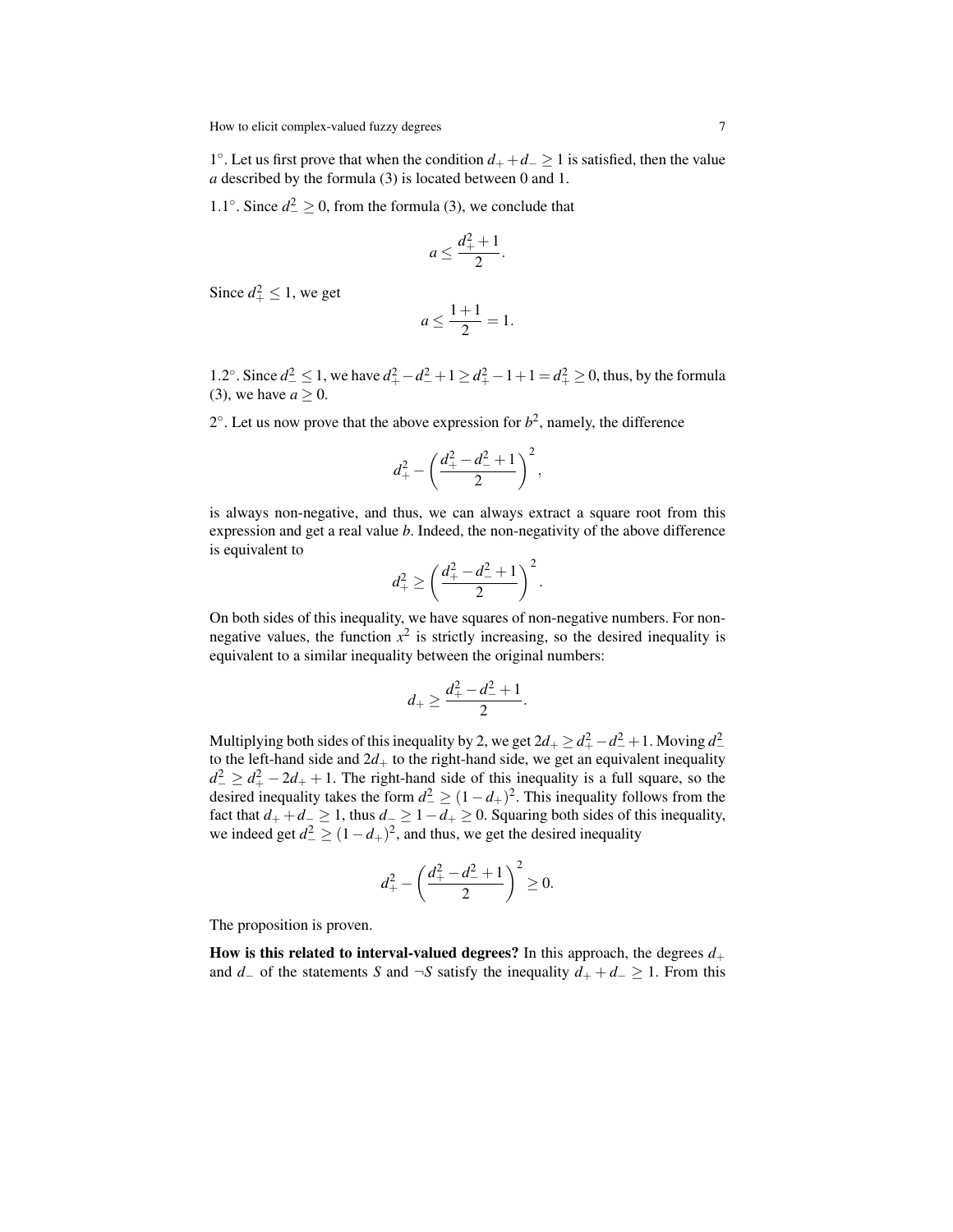viewpoint, the values  $d_+$  and  $d_-$  can be viewed as similar to upper endpoints of the intervals.

Indeed, if we estimate the degree of certainty in a statement *S* by an interval  $[a, \overline{a}]$ , then a natural interval-valued degree for  $\neg S$  would be the interval formed by all the values  $1-a$  when  $a \in [a,\overline{a}]$ , i.e., the interval  $[1-\overline{a},1-a]$ . For the upper endpoints of these two intervals, we get  $\overline{a} + (1 - \underline{a}) = 1 + (\overline{a} - \underline{a})$ . Since  $\overline{a} \ge \underline{a}$ , this sum is always greater than or equal to 1.

In this case,  $d_{+} = \overline{a}$  and  $d_{-} = 1 - \underline{a}$ . So, if we know  $d_{+}$  and  $d_{-}$ , we can find  $\overline{a} = d_+$  and  $\underline{a} = 1 - d_-.$  Thus, a complex-valued degree *z* can be represented by an interval  $[1−|1−z|,|z|].$ 

Vice versa, if we know an interval-valued degree  $[\underline{a}, \overline{a}]$ , then we can find  $d_+ = \overline{a}$ and  $d_$  = 1 −  $\underline{a}$ , and, by applying the formulas (3) and (4), get the corresponding complex-valued degree  $z = a + b \cdot i$ , where

$$
a = \frac{\overline{a}^2 - (1 - \underline{a})^2 + 1}{2} = \frac{\overline{a}^2 - 1 + 2\underline{a} - \underline{a}^2}{2} = \underline{a} + \frac{\overline{a}^2 - \underline{a}^2}{2}
$$

and

$$
b^2 = d_+^2 - a^2 = \overline{a}^2 - \left(\underline{a} + \frac{\overline{a}^2 - \underline{a}^2}{2}\right)^2 =
$$
  

$$
\overline{a}^2 - \left(\underline{a}^2 + \underline{a} \cdot (\overline{a}^2 - \underline{a}^2) + \left(\frac{\overline{a}^2 - \underline{a}^2}{2}\right)^2\right) =
$$
  

$$
(\overline{a}^2 - \underline{a}^2) - \underline{a} \cdot (\overline{a}^2 - \underline{a}^2) - \left(\frac{\overline{a}^2 - \underline{a}^2}{2}\right)^2 =
$$
  

$$
(\overline{a}^2 - \underline{a}^2) \cdot \left(1 - \underline{a} - \frac{\overline{a}^2 - \underline{a}^2}{4}\right).
$$

*Comment.* If instead, we use lower endpoints as a description of interval-valued uncertainty, we will get  $d_+ + d_- \leq 1$ , i.e., in effect, the case of intuitionistic fuzzy degrees; see, e.g., [2].

#### Example.

• The above argument leads to a conclusion that in the scenario when we know nothing about a statement, we should take  $d_{+} = d_{-} = 1$ . In this case, the formula (3) implies that  $a = 0.5$ , and the formula (4) implies that  $b = \pm 0.5$ . Thus, this scenario corresponds to the complex-valued degree

$$
z = 0.5 \pm \frac{\sqrt{3}}{2} \cdot i.
$$

• On the other hand, in the second scenario, when we have  $d_{+} = d_{-} = 0.5$ , we get  $z = 0.5 - a$  different complex-valued degree.